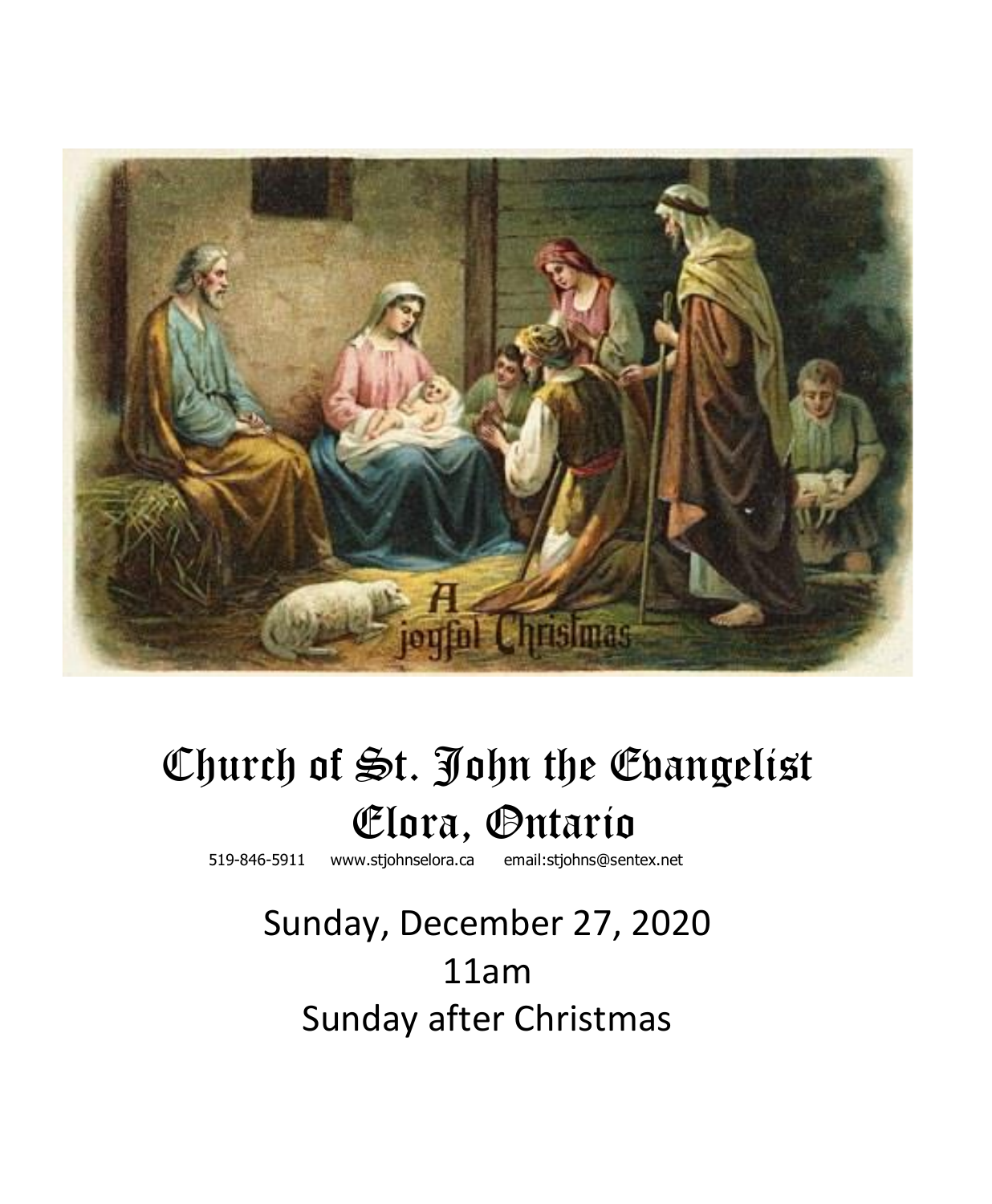### **Sunday after Christmas December 27,2020**

### **11:00 am Choral Mattins (BCP)**

#### Welcome and Announcements

Behold, I bring you good tidings of great joy which shall be for all people. For unto you is born this day in the city of David a Saviour, which is Christ the Lord. – *Luke 2.10,11*

Minister: Dearly beloved, the Scripture moveth us in sundry places to acknowledge and confess our manifold sins and wickedness; and that we should not dissemble nor cloke them before the face of Almighty God our heavenly Father; but confess them with an humble, lowly, penitent, and obedient heart; to the end that we may obtain forgiveness of the same, by his infinite goodness and mercy. And although we ought at all times humbly to acknowledge our sins before God; yet ought we most chiefly so to do, when we assemble and meet together to render thanks for the great benefits that we have received at his hands, to set forth his most worthy praise, to hear his most holy Word, and to ask those things which are requisite and necessary, as well for the body as the soul. Wherefore I pray and beseech you, as many as are here present, to accompany me with a pure heart and humble voice unto the throne of the heavenly grace.

#### *Kneel as you are able.*

Minister: ALMIGHTY and most merciful Father,

All: **We have erred and strayed from thy ways like lost sheep, we have followed too much the devices and desires of our own hearts, we have offended against thy holy laws, we have left undone those things which we ought to have one, and we have done those things which we ought not to have done; and there is no health in us. But thou, O Lord, have mercy upon us, miserable offenders. Spare thou them, O God, which confess their faults. Restore thou them that are penitent; according to thy promises declared unto humankind in Christ Jesu our Lord. And grant, O most merciful Father, for his sake, that we may hereafter live a godly, righteous, and sober life, to the glory of thy holy Name. Amen.**

Minister: Almighty God, the Father of our Lord Jesus Christ, who desireth not the death of a sinner, but rather that they may turn from their wickedness, and live, hath given power and commandment to his ministers, to declare and pronounce to his people, being penitent, the absolution and remission of their sins. God pardoneth and absolveth all them that truly repent and unfeignedly believe his holy Gospel. Wherefore we beseech him to grant us true repentance and his Holy Spirit, that those things may please him which we do at this present, and that the rest of our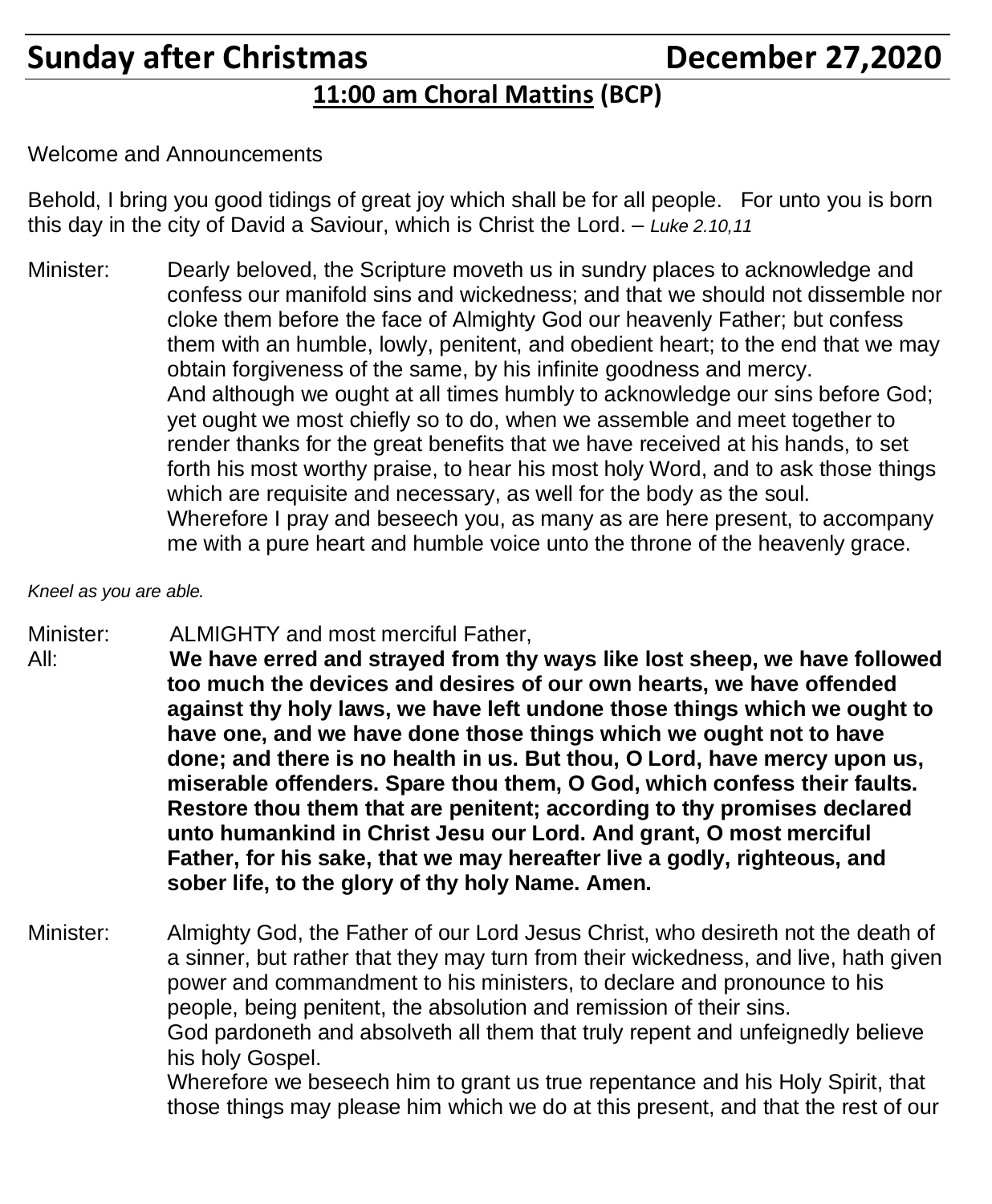life hereafter may be pure and holy; so that at the last we may come to his eternal joy; through Jesus Christ our Lord. **Amen.**

#### *Responses are sung.*

- Minister: **O LORD**, open thou our lips;
- People: **And our mouth shall show forth thy praise.**
- Minister: O God, make speed to save us;
- People: **O Lord, make haste to help us.**

#### *Stand as you are able.*

Minister: Glory be to the Father, and to the Son, and to the Holy Ghost;

- People. **as it was in the beginning, is now, and ever shall be, world without end. Amen.**
- Minister: Praise ye the Lord;
- People: **The Lord's Name be praised.**

#### *Congregation may be seated.*

| Benedictus | Quartet                                                                           | Walmisley |
|------------|-----------------------------------------------------------------------------------|-----------|
|            | Blessed be the Lord God of Israel;                                                |           |
|            | for he hath visited, and redeemed his people.                                     |           |
|            | And hath raised up a mighty salvation for us,                                     |           |
|            | in the house of his servant David                                                 |           |
|            | As he spake by the mouth of his holy Prophets,                                    |           |
|            | which have been since the world began;                                            |           |
|            | That we should be saved from our enemies,                                         |           |
|            | and from the hands of all that hate us;                                           |           |
|            | To perform the mercy promised to our forefathers,                                 |           |
|            | and to remember his holy covenant;                                                |           |
|            | To perform the oath which he sware to our forefather Abraham,                     |           |
|            | that he would grant us                                                            |           |
|            | That we being delivered out of the hands of our enemies                           |           |
|            | might serve him without fear,                                                     |           |
|            | In holiness and righteousness before him,                                         |           |
|            | all the days of our life.                                                         |           |
|            | And thou, child, shalt be called the Prophet of the Highest:                      |           |
|            | for thou shall go before the face of the Lord to prepare his ways;                |           |
|            | To give knowledge of salvation unto his people                                    |           |
|            | for the remission of their sins.                                                  |           |
|            | Through the tender mercy of our God,                                              |           |
|            | whereby the day-spring from on high hath visited us;                              |           |
|            | To give light to them that sit in darkness, and in the shadow of death,           |           |
|            | and to guide our feet into the way of peace.                                      |           |
|            | Glory be to the Father, and to the Son, / and to the Holy Ghost;                  |           |
|            | As it was in the beginning, is now, and ever shall be, / world without end. Amen. |           |
|            |                                                                                   |           |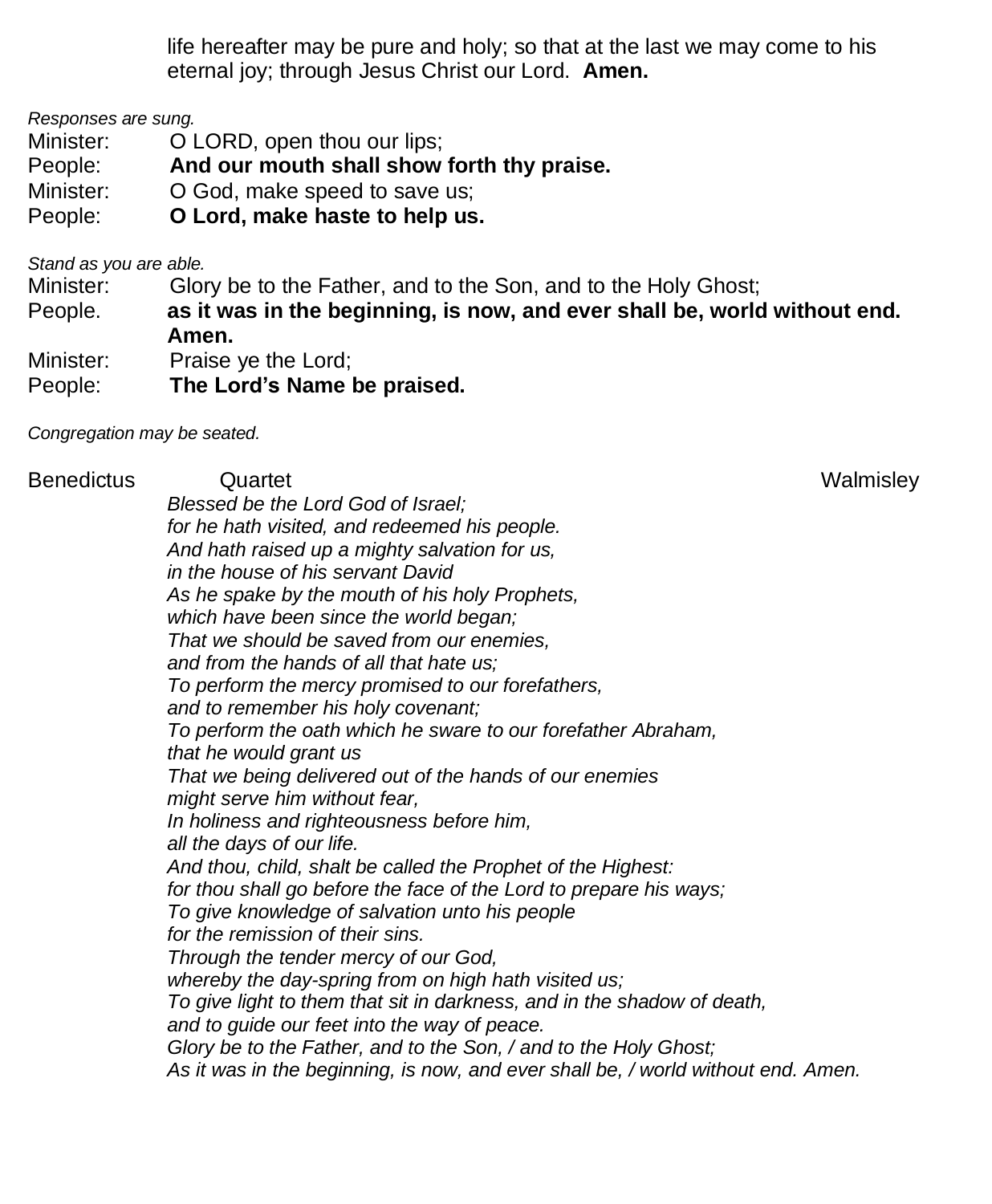#### **First Reading Isaiah 61.10-62.3**

I will greatly rejoice in the Lord, my whole being shall exult in my God; for he has clothed me with the garments of salvation, he has covered me with the robe of righteousness, as a bridegroom decks himself with a garland, and as a bride adorns herself with her jewels. For as the earth brings forth its shoots, and as a garden causes what is sown in it to spring up, so the Lord God will cause righteousness and praise to spring up before all the nations. For Zion's sake I will not keep silent, and for Jerusalem's sake I will not rest, until her vindication shines out like the dawn, and her salvation like a burning torch. The nations shall see your vindication, and all the kings your glory; and you shall be called by a new name that the mouth of the Lord will give. You shall be a crown of beauty in the hand of the Lord, and a royal diadem in the hand of your God.

#### **Psalm 148**

*(said responsively)*

*O Praise the Lord from the heavens: praise him in the heights. Praise him, all ye angels of his: praise him, all his host. Praise him, sun and moon: praise him, all ye stars of light. Praise him, all ye heavens, and ye waters that are above the heavens. Let them praise the Name of the Lord; for he commanded and they were created. He hath made them fast for ever and ever: he hath given them a law which shall not be broken. Praise the Lord from the earth, ye dragons and all deeps; Fire and Hail, snow and vapour, wind and storm, fulfilling his word; Mountains and all hills; fruitful trees and all cedars; Beasts and all cattle; creeping things and feathered fowls; Kings of the earth, and all peoples; princes and all judges of the world; Young men and maidens together; old men and children; Let them praise the Name of the Lord; for his Name only is excellent, and his glory above heaven and earth. He shall exalt the horn of his people; all his saints shall praise him: even the children of Israel, even the people that serveth him.*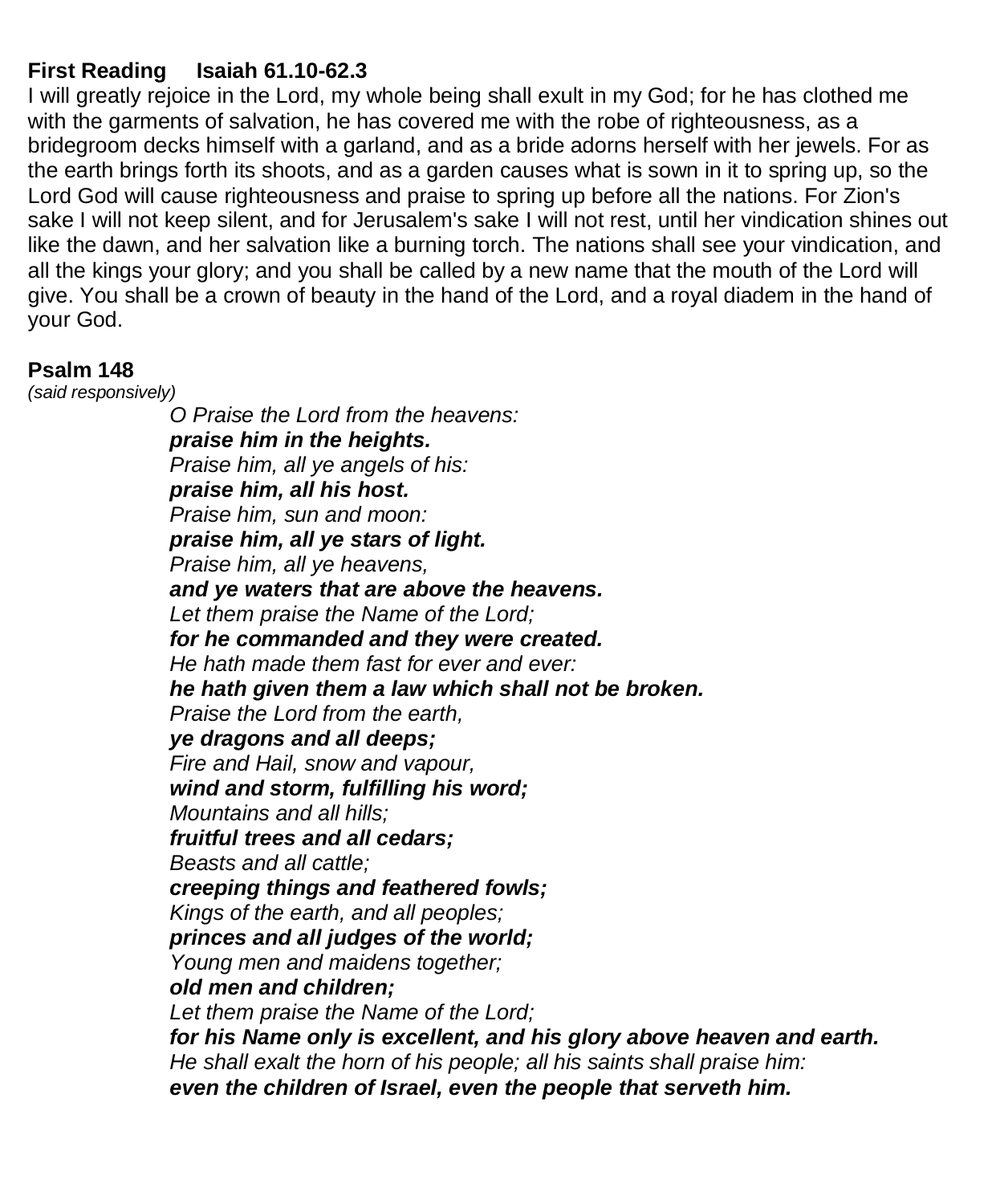#### **Jubilate (Psalm 100)**

*Be joyful in the Lord, all ye lands: / serve the LORD with gladness, and come before his presence with a song. Be ye sure that the Lord he is God; /* he that hath made us, and not we ourselves; we are his people, and the sheep of his pasture. *O go your way into his gates with thanksgiving, and into his courts with praise; / be thankful unto him, and speak good of his Name. For the LORD is gracious, his mercy is everlasting; / and his truth endureth from generation to generation. Glory be to the Father, and to the Son, / and to the Holy Ghost; As it was in the beginning, is now, and ever shall be, / world without end. Amen.*

#### **Second Reading Luke 2.22-40**

When the time came for their purification according to the law of Moses, Jesus' parents brought him up to Jerusalem to present him to the Lord (as it is written in the law of the Lord, "Every firstborn male shall be designated as holy to the Lord"), and they offered a sacrifice according to what is stated in the law of the Lord, "a pair of turtledoves or two young pigeons." Now there was a man in Jerusalem whose name was Simeon; this man was righteous and devout, looking forward to the consolation of Israel, and the Holy Spirit rested on him. It had been revealed to him by the Holy Spirit that he would not see death before he had seen the Lord's Messiah. Guided by the Spirit, Simeon came into the temple; and when the parents brought in the child Jesus, to do for him what was customary under the law, Simeon took him in his arms and praised God, saying, "Master, now you are dismissing your servant in peace, according to your word; for my eyes have seen your salvation, which you have prepared in the presence of all peoples, a light for revelation to the Gentiles and for glory to your people Israel." And the child's father and mother were amazed at what was being said about him. Then Simeon blessed them and said to his mother Mary, "This child is destined for the falling and the rising of many in Israel, and to be a sign that will be opposed so that the inner thoughts of many will be revealed and a sword will pierce your own soul too." There was also a prophet, Anna the daughter of Phanuel, of the tribe of Asher. She was of a great age, having lived with her husband seven years after her marriage, then as a widow to the age of eighty-four. She never left the temple but worshipped there with fasting and prayer night and day. At that moment she came, and began to praise God and to speak about the child to all who were looking for the redemption of Jerusalem. When they had finished everything required by the law of the Lord, they returned to Galilee, to their own town of Nazareth. The child grew and became strong, filled with wisdom; and the favour of God was upon him.

#### *Stand as you are able.*

Minister: I believe in God

All: **the Father Almighty, maker of heaven and earth: and in Jesus Christ his only Son our Lord, who was conceived by the Holy Ghost, born of the Virgin Mary, suffered under Pontius Pilate, was crucified, dead, and buried: He descended into hell; the third day he rose again from the dead; He**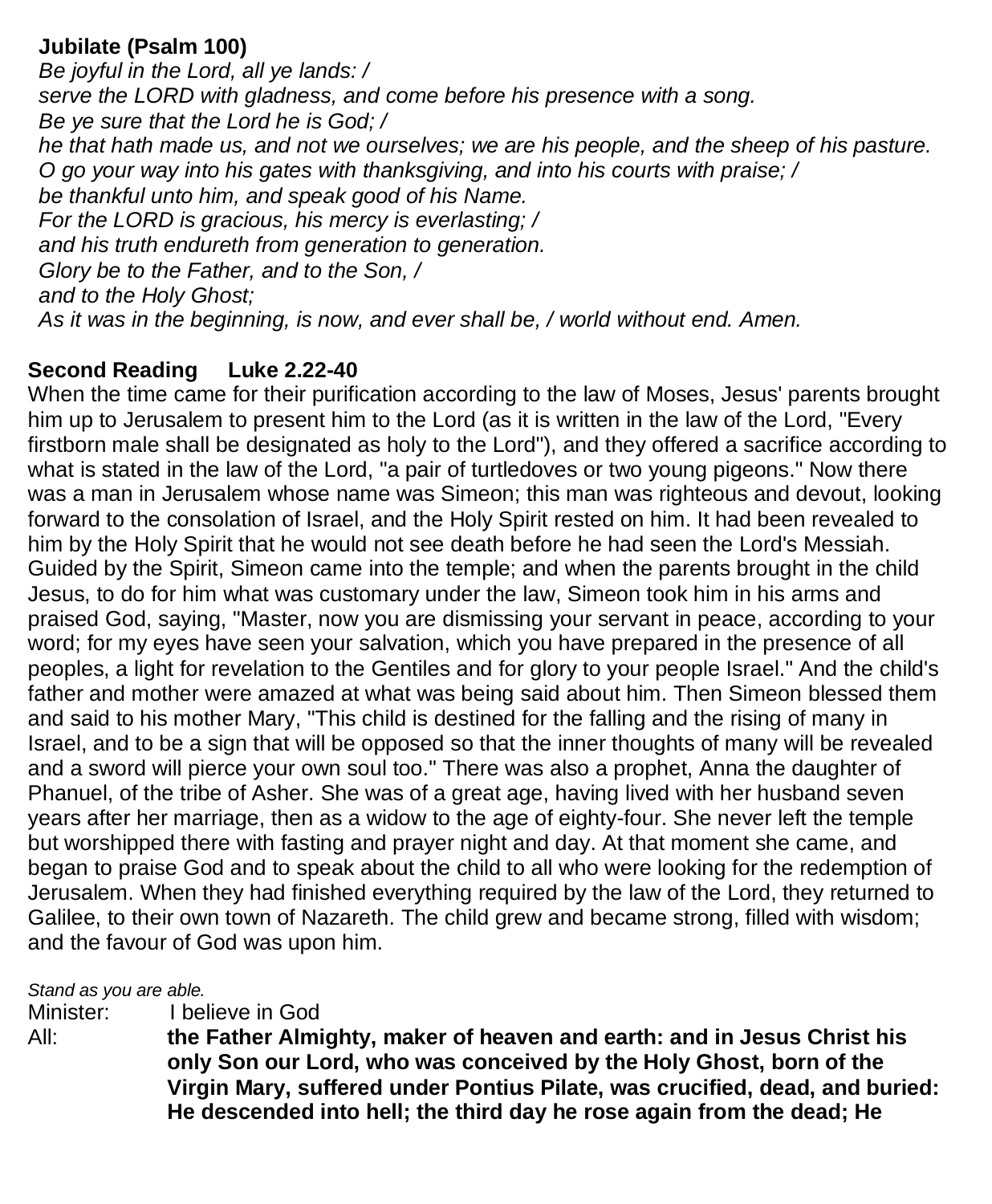**ascended into heaven, and sitteth on the right hand of God the Father Almighty; from thence he shall come to judge the quick and the dead. I believe in the Holy Ghost; the holy Catholic Church; the communion of saints; the forgiveness of sins; the resurrection of the body, and the life everlasting. Amen.**

*Responses are sung.*

- Minister: The Lord be with you;
- People: **And with thy spirit.**
- Minister. Let us pray.

*Kneel as you are able.*

- Minister: Lord, have mercy upon us. People: **Christ, have mercy upon us.** Minister: Lord, have mercy upon us.
- All: OUR Father **who art in heaven, hallowed be thy Name, thy kingdom come, thy will be done, on earth as it is in heaven. Give us this day our daily bread; and forgive us our trespasses, as we forgive them that trespass against us; and lead us not into temptation, but deliver us from evil. Amen.**
- Minister: O Lord, show thy mercy upon us;
- People: **And grant us thy salvation.**
- Minister: O Lord, save the Queen;
- People: **And mercifully hear us when we call upon thee.**
- Minister: Endue thy Ministers with righteousness;
- People: **And make thy chosen people joyful.**
- Minister: O Lord, save thy people;
- People: **And bless thine inheritance.**
- Minister: Give peace in our time, O Lord;
- People: **And evermore mightily defend us.**
- Minister: O God, make clean our hearts within us;
- People: **And take not thy Holy Spirit from us.**

Collect of the Day

O God, who makest us glad with the yearly remembrance of the birth of thy only Son Jesus Christ: Grant that as we joyfully receive him as our Redeemer, we may with sure confidence behold him when he shall come again to be our Judge; who liveth and reigneth with thee and the Holy Spirit, now and ever. **Amen.**

The Second Collect, for Peace.

O God, who art the author of peace and lover of concord, in knowledge of whom standeth our eternal life, whose service is perfect freedom: Defend us thy humble servants in all assaults of our enemies; that we, surely trusting in thy defence,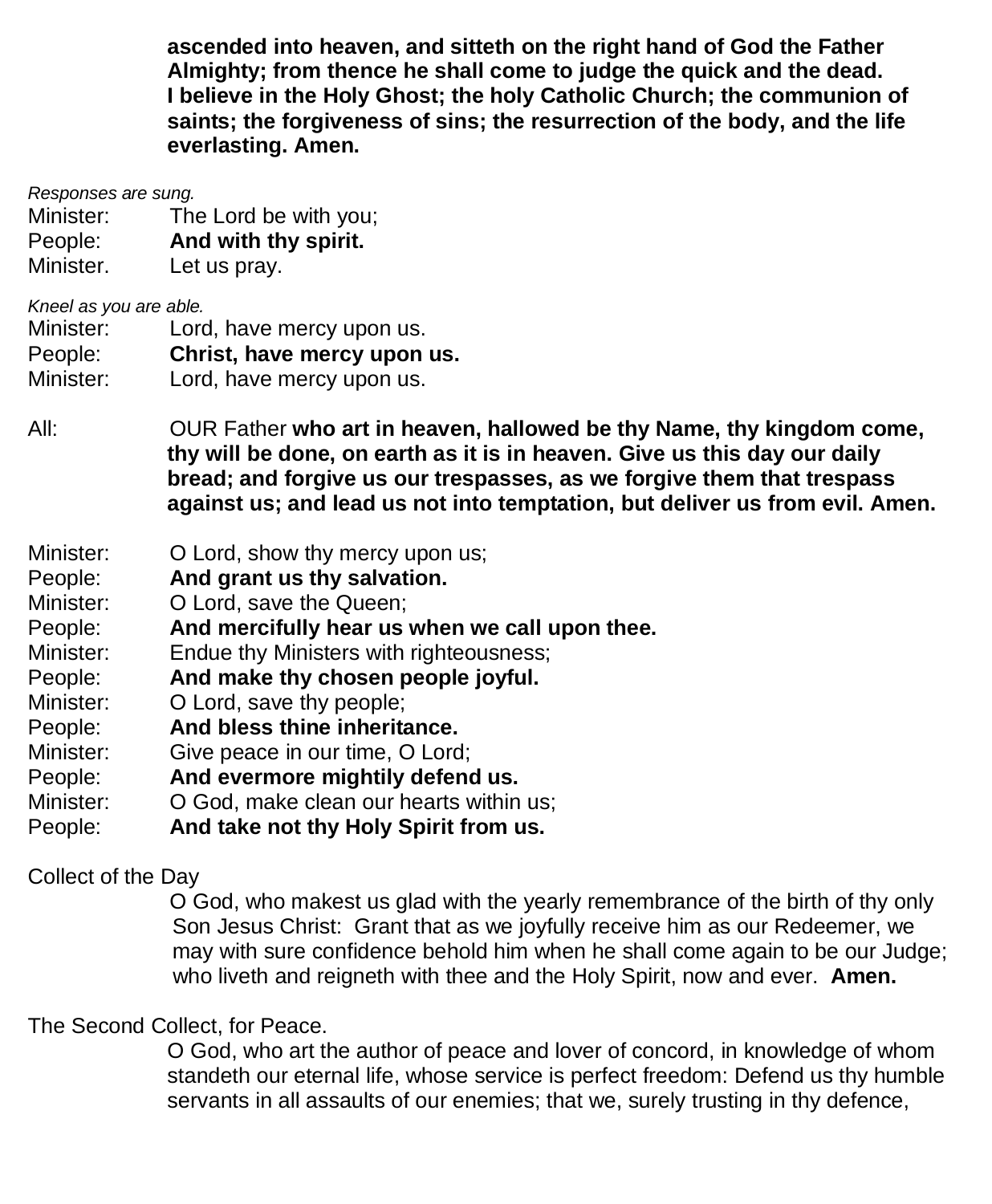may not fear the power of any adversaries; through the might of Jesus Christ our Lord. **Amen.**

The Third Collect, for Grace.

O LORD our heavenly Father, Almighty and everlasting God, who hast safely brought us to the beginning of this day: Defend us in the same with thy mighty power; and grant that this day we fall into no sin, neither run into any kind of danger; but that all our doings may be ordered by thy governance, to do always that is righteous in thy sight; through Jesus Christ our Lord. **Amen.**

Hymn sung by Quartet See Amid the Winter's Snow

Sermon Rev'd Judy Steers

#### Anthem **O Little One Sweet Bach** Bach

*O little one sweet, O little one mild, Thy Father's purpose thou hast fulfilled; Thou cam'st from heav'n to dwell below to share the joys and tears we know little one sweet, O little one mild.*

*O little one sweet, O little one mild, With joy thou hast the whole world filled; Thou camest here heav'ns domain to bring us comfort for our pain, O little one sweet, O little one mild.*

Closing Prayers for the church, the community, and the world. *Kneel as you are able.*

#### A Prayer of Saint Chrysostom.

ALMIGHTY God, who hast given us grace at this time with one accord to make our common supplications unto thee; and dost promise that when two or three are gathered together in thy Name thou wilt grant their requests: Fulfil now, O Lord, the desires and petitions of thy servants, as may be most expedient for them; granting us in this world knowledge of thy truth, and in the world to come life everlasting. **Amen.**

All: **May the grace of our Lord Jesus Christ, and the love of God, and the fellowship of the Holy Spirit, be with us all evermore. Amen.**

Postlude Ou s'en vont ces gays Bergers N.Lebegue N.Lebegue